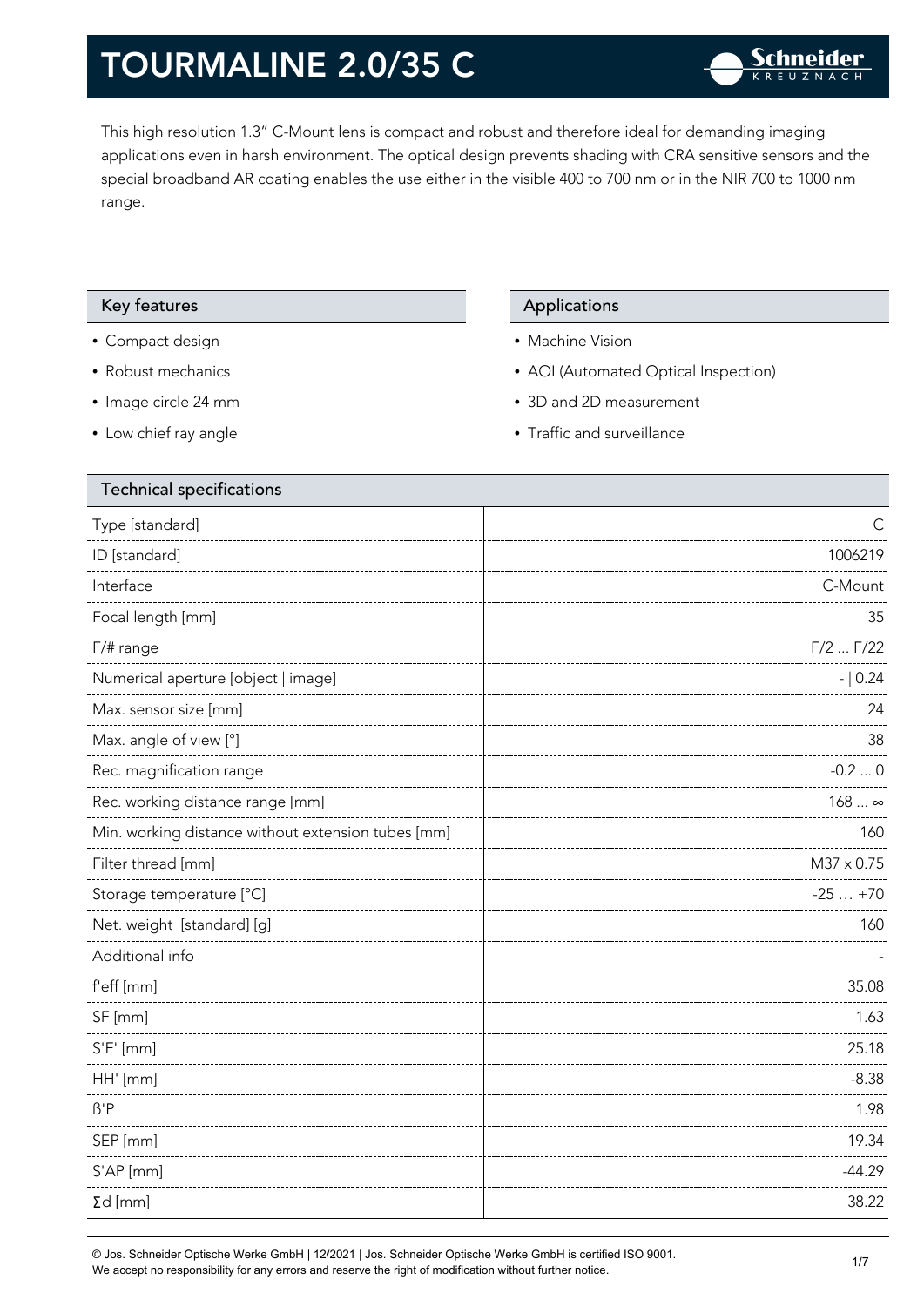

### MTF charts

**80** 

60

 $40$ 

20

 $\circ$ 

 $\overline{0}$ 

 $2.4$ 

 $4.8$ 

 $7.2$ 

Image height / mm

9.6

12.0  $\mathbf 0$ 

MTF/%

| Spectrum name    | VIS |     |     |     |     |     |
|------------------|-----|-----|-----|-----|-----|-----|
| Wavelengths [nm] | 425 | 475 | 525 | 575 | 625 | 675 |
| Rel. weights [%] |     | 6   |     |     | 1 Q |     |











- 20 LP/mm, radial 40 LP/mm, radial - 80 LP/mm, radial --- 20 LP/mm, tangential --- 40 LP/mm, tangential --- 80 LP/mm, tangential

 $2.4$ 

© Jos. Schneider Optische Werke GmbH | 12/2021 | Jos. Schneider Optische Werke GmbH is certified ISO 9001. We accept no responsibility for any errors and reserve the right of modification without further notice.<br>We accept no responsibility for any errors and reserve the right of modification without further notice.

12.0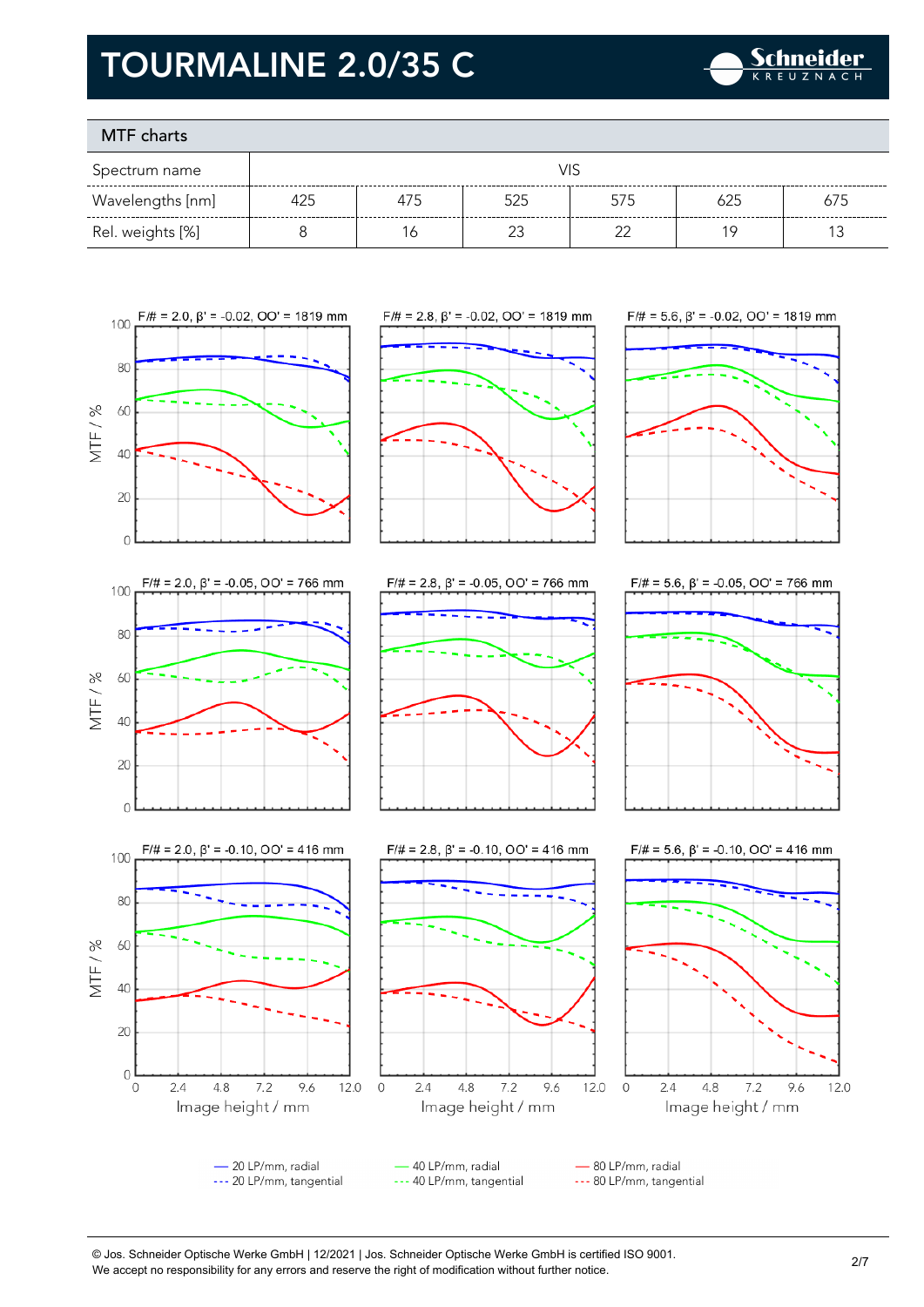

Rel. illumination vs. image height



| --   | $F/\ddot{=} = 2.0, \ \beta = -0.02$      |  |
|------|------------------------------------------|--|
|      | $- -$ F/# = 2.8, $\beta$ = -0.02         |  |
| $ -$ | $F/\ddot{=} = 5.6, \ \beta = -0.02$      |  |
|      | $\rightarrow$ F/# = 2.0, $\beta$ = -0.05 |  |
|      | $\rightarrow$ F/# = 2.8, $\beta$ = -0.05 |  |
|      | $\rightarrow$ F/# = 5.6, $\beta$ = -0.05 |  |
|      | F/# = 2.0, $\beta$ = -0.10               |  |
|      | $F/\ddot{=} = 2.8$ , $\beta = -0.10$     |  |
|      | F/# = 5.6, $\beta$ = -0.10               |  |

#### Distortion vs. image height



#### Transmittance vs. wavelength



© Jos. Schneider Optische Werke GmbH | 12/2021 | Jos. Schneider Optische Werke GmbH is certified ISO 9001. We accept no responsibility for any errors and reserve the right of modification without further notice.<br>We accept no responsibility for any errors and reserve the right of modification without further notice.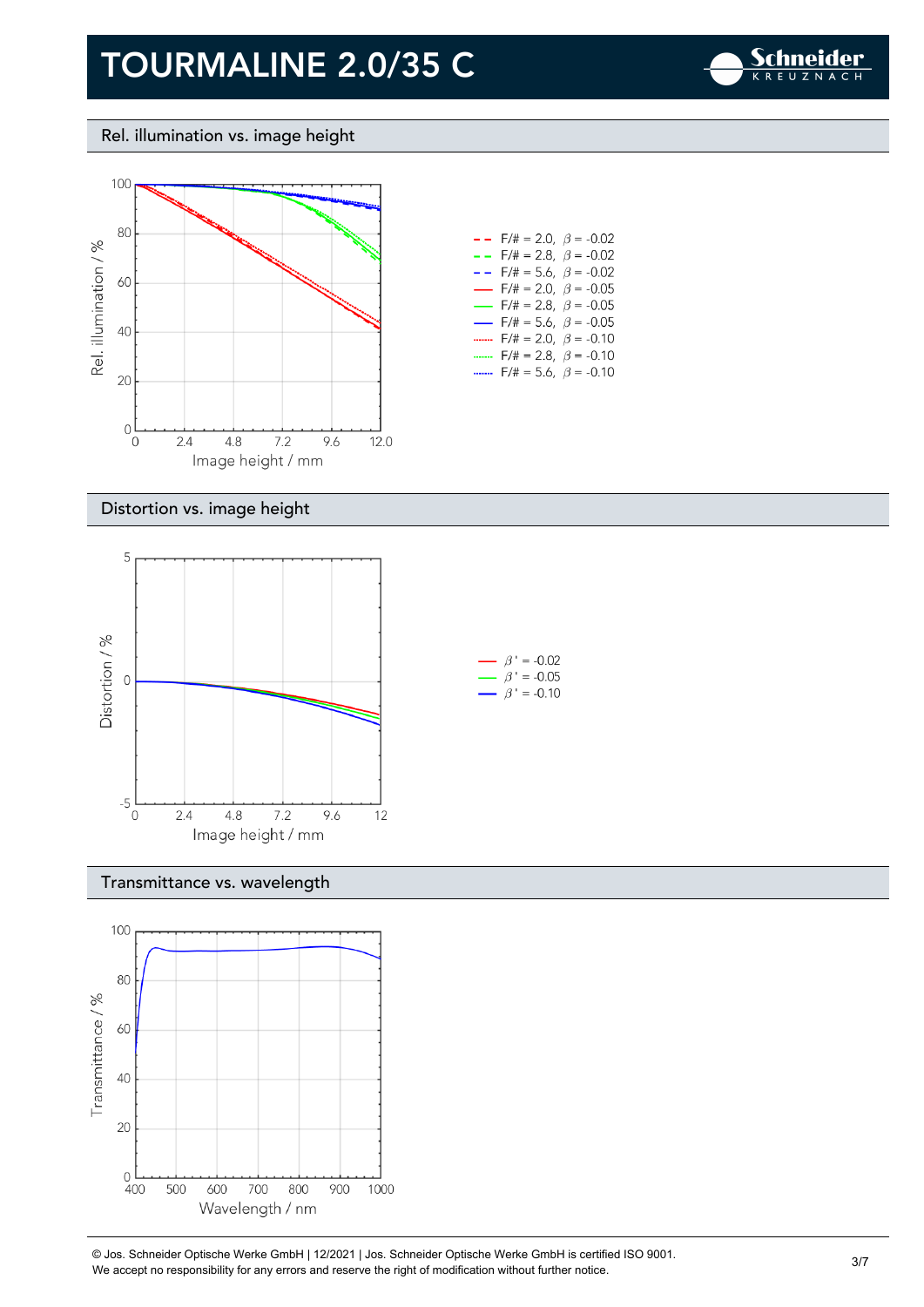

### Technical drawings

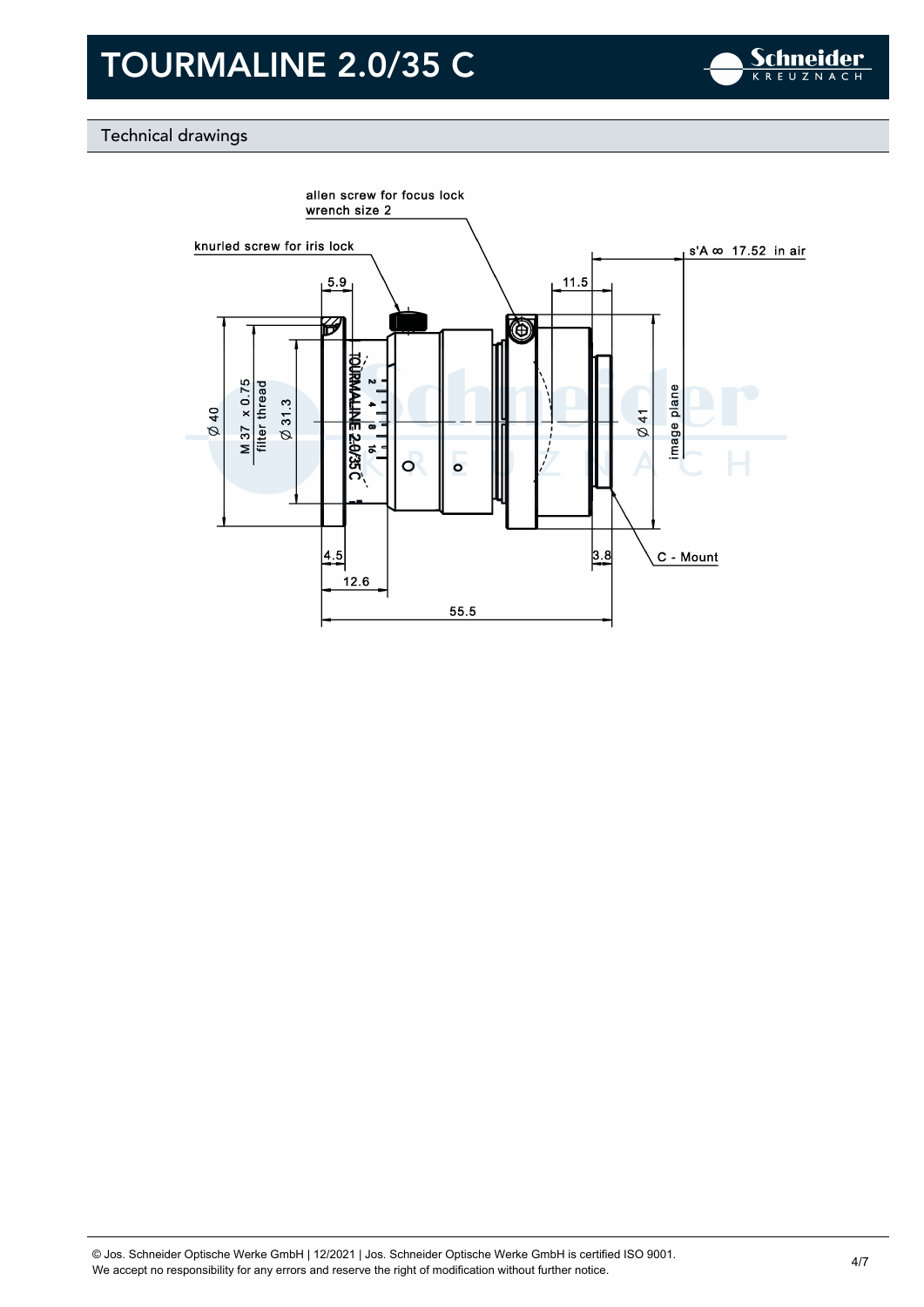

| Accessories    | Mount l                     | Eff. length        |         |
|----------------|-----------------------------|--------------------|---------|
| Adapter        | CS-Mount                    | $5 \text{ mm}$     | 25081   |
|                | $C$ -Mount / M42 $\times$ 1 | $5.5 \text{ mm}$   | 1075817 |
| Extension tube | C-Mount / C-Mount           | $5 \, \mathrm{mm}$ | 39316   |
|                | C-Mount / C-Mount           | $8 \text{ mm}$     | 39315   |
|                | C-Mount / C-Mount           | $10 \text{ mm}$    | 39312   |